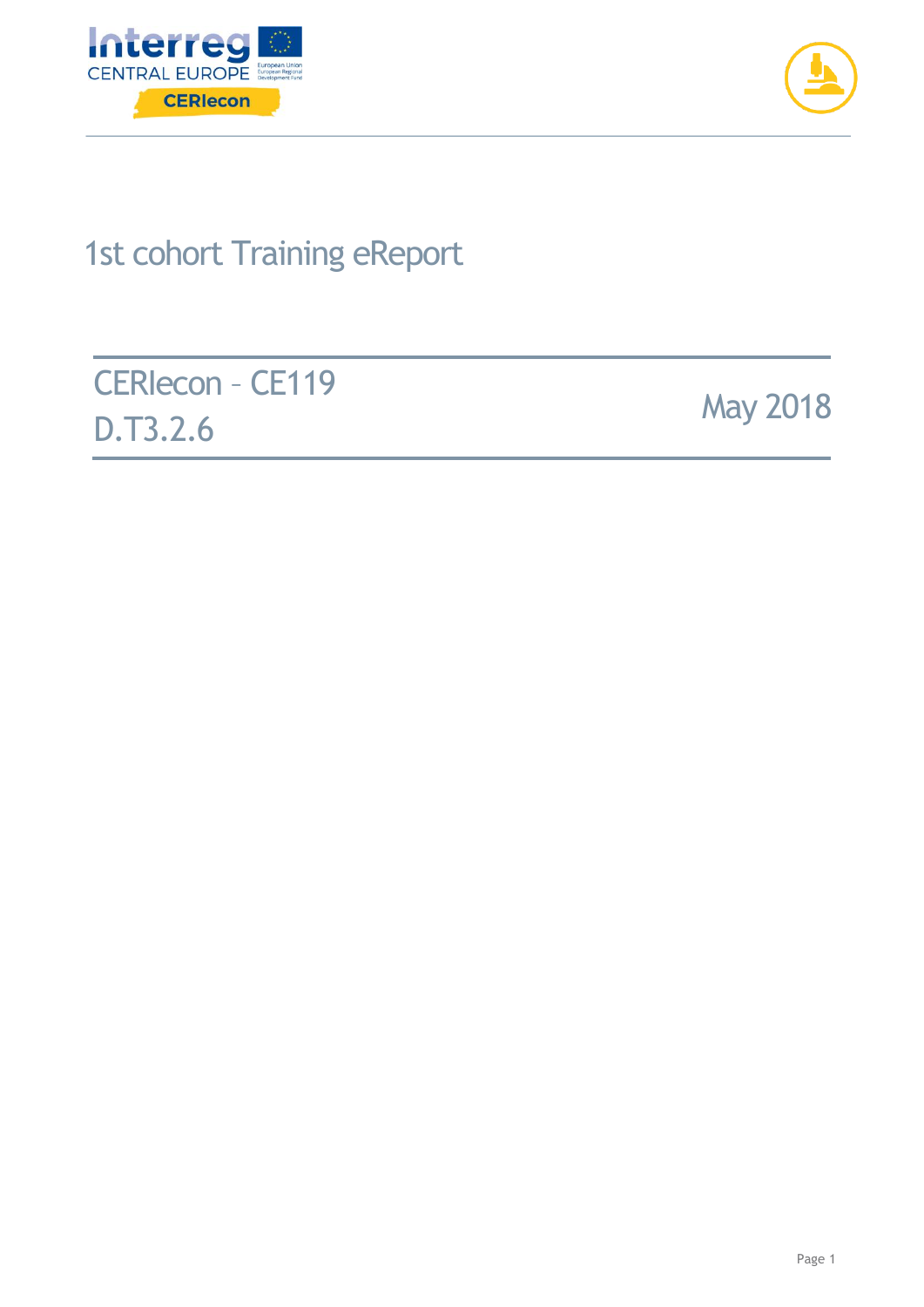



PP6 - Hochschule der Medien Stuttgart, Stuttgart Media University

## Playpark Overviews Summary

Young entrepreneurs and company founders often come up with their new and innovative ideas willing to open up new businesses but fail due to an inappropriate or lacking culture in their region. The lack of an entrepreneurial culture and mind-set in Europe often leads to a limited interest in entrepreneurship and the start-ups are confronted with a rocky road ahead. In order to improve the entrepreneurial ecosystem and smoothen the process of building up new businesses seven regions in Central Europe came together for the project "CERIecon".

The aim of the CERIecon project is to support and encourage young entrepreneurs through an inspiring environment and additional training opportunities to create new firms, create new work places and even give them the chance to change the world with their new products and services. It will contribute to a change in the way entrepreneurs are inspired, trained and supported through a balanced package of strategies, actions plans, pilot actions, training and tools to create new-type comprehensive regional innovation ecosystems in seven Central Europe regions.

Seminars, workshops and mentoring support the development and implementation of business models and convey the necessary entrepreneurial knowledge. An international exchange with startups from the other project regions, network meetings and company visits complete the program.

The start-ups can develop their project at a free workplace for the duration of six months. For this instance, the seven different partners established so-called Playparks. Playparks are co-working spaces, equipped with everything a young entrepreneur needs for successful brainstorming sessions, workshops and mentoring by the supervisors.

Area, equipment and opening hours may differ which is why we take a closer look at the similarities and differences in the following. The biggest playpark with 130 square meters is located in Stuttgart. The playpark program offers 5-7 activities per week such as lectures, mentoring or networking events. The Playparkees are supported by two staff members of the Generator Startup center. The program started with a casual kickoff on April  $9<sup>th</sup>$ . The first part of the playpark program ends on 22 June with a demo day, where the start-ups pitch their ideas publicly. After that the block of mentoring and internationalization starts.

With 110 square meters playpark Vienna is second biggest. It is open 24/7 and supervised by one staff member. The startups feature social and technological innovation equal parts. Weekly meetings are scheduled. The second cohort started on March 19th and is planned to terminate on June the 19<sup>th</sup>.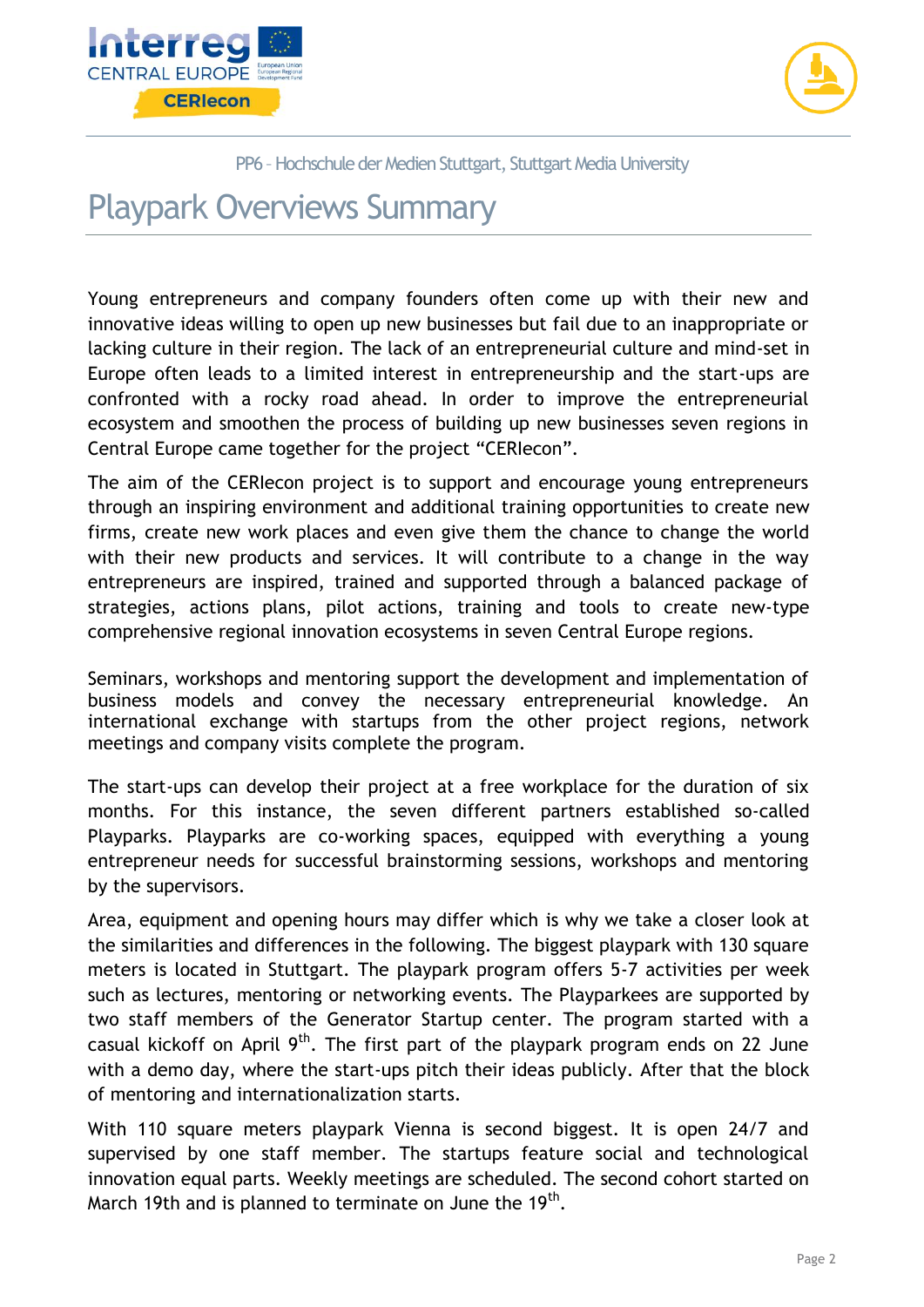



Bratislava also opened the second cohort on March 19. And the startups can work in an area of 78 sqm. Six regular activities are offered on a 2-weeks basis including workshops on entrepreneurial skills. The playpark is open on weekdays from 8am until 6pm.

The Cracovian Playpark is available from 10am to 6pm. 60 square meters house diverse Startups: from medical care to applications for drivers. The playpark offers the possibility to host meetings with business partners in affiliated rooms. Startups are supported in promotion, legal aspects and acquiring investors. Up to four people support the Playparkees.

Playpark Verona is also supervised by four staff members, supporting young entrepreneurs during opening hours weekdays from 9am to 5pm. The current cohort, that has started on April  $6<sup>th</sup>$ , features business ideas related to the creative industry, Smart-Manufacturing, sustainable living and Agrifood. 12 Startups share the space of 34 square meters with meetings scheduled twice a week.

Playpark Brno offers 50 square meters to 20 startups. The plan is to start the second cohorts with workshops, teaching basic entrepreneurial skills, and later focusing on personal mentoring and consulting.

Startups based in Rijeka are trained in 2 workshops per week and have one key per team for unlimited access to the playpark. Out of 12 teams, there are three teams focused on tourism/traveling sector, one team focused in the sector of maritime affairs, two teams focused on eco-brands and healthy lifestyle sector, three teams from art sector and hand-made products. There are also two teams from IT sector one focused on big data analytics, and the other focused on flood control systems.

To sum it up: Even though there are minor changes in the design and implementation of the program, the network helps to see the aspects we all have in common. The idea of a playpark is not only creating suiting and free working environments for young entrepreneurs. The most important aspect of the project is creating a European network for company founders and startups where a main part is networking. The Playpark program creates a European network with an inspiring environment across borders. The possibilities of working together and learning from another are endless and enabled through CERIecon.

Further details related to the Playparks can be found in the tables below (in alphabetical order by the regions of CERIecon).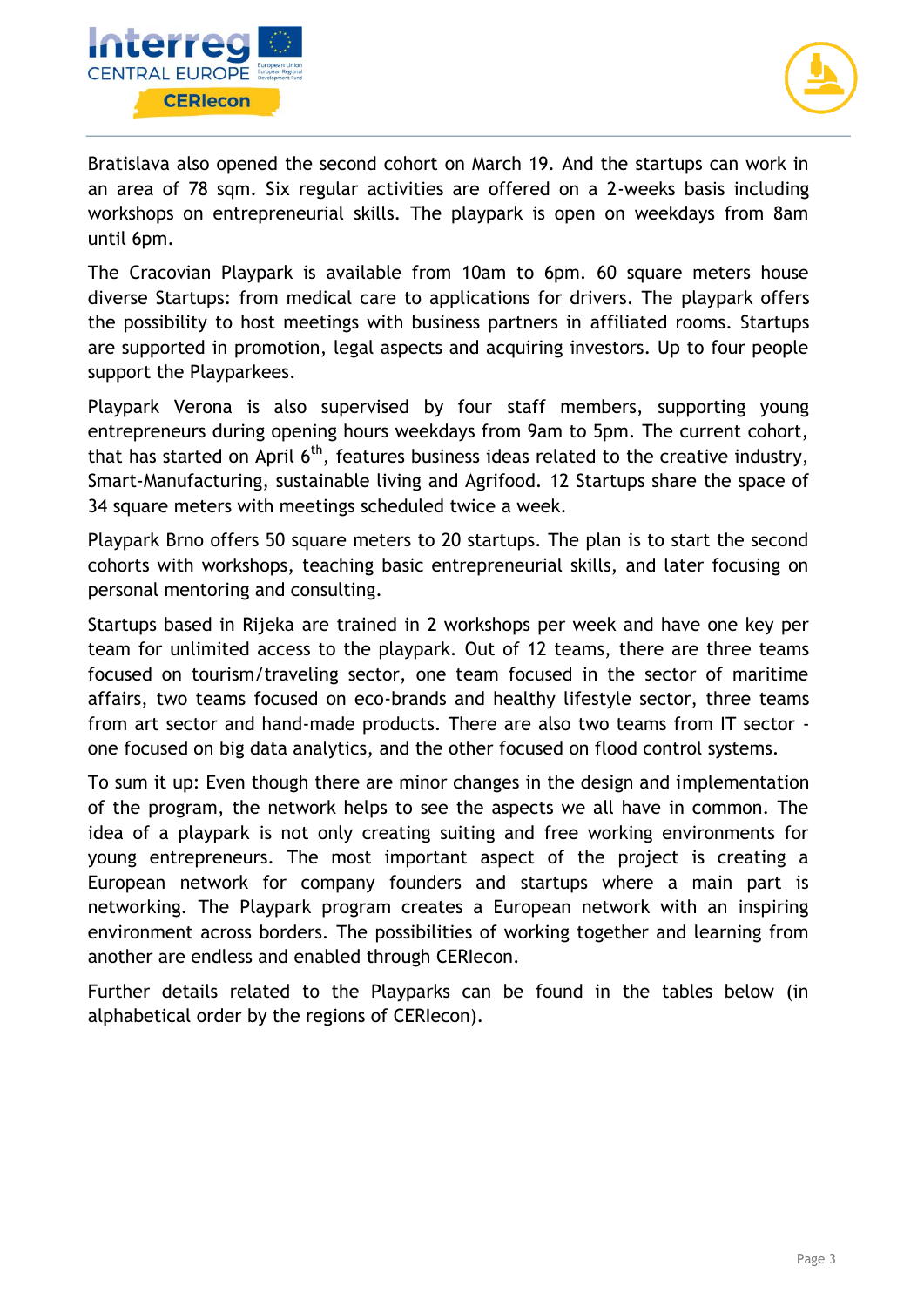



## Summary of the 1st regional cohorts' experiences

All seven regional Playparks are established and up and running, the Transnational Trainings for the Playpark staff were implemented, the methodology and the contents of those Trainings were jointly developed. At the moment, all Partners are working on regional solutions to make their respective Playpark sustainable. In Vienna, for instance, the Playpark will be incorporated into the City's strategy on "Learning neighbourhood". After project lifetime, the seven regional Playparks will continue to work together according to the Letter of commitments already signed by the partners.

Contents that were developed in previous projects (e.g. i.e.SMART) will be also incorporated, thus showing in practice that those contents are still relevant and in use.

The purpose of this document is to depict the concept and agenda of the Initial joint transnational training, thus enabling each partner to successfully organize and run the Idea generation Lab and the regional CERIecon Playpark as a whole.

During the joint transnational training, three consultants/mentors/Playpark managers will be qualified to run and deliver all trainings, consulting and mentoring services to cohort members.

Key characteristics:

- Train the trainer/consultant/mentor format
- Workshop style extremely practice oriented participants should be able to deliver lectures and/or mentorship to Playpark beneficiaries
- Leveraged with reading materials, tools and other sources (books, webinars, YouTube…)

Key topics:

- Playpark management and startup consulting skills in general
- Idea generation lab
- Innovation management and growth tools
- Startup development and growth tools

All regional Playparks organised regional Idea generation Labs with over 100 participants in total.

In the 1st cohort of regional Playpark trainings, only 52 start-ups and young SMEs were trained to improve their skills and entrepreneurial competences, although according to the AF the number should have reached 70+ start-ups and young SMEs. From ca. 100 business ideas participating in the regional idea generation labs, 52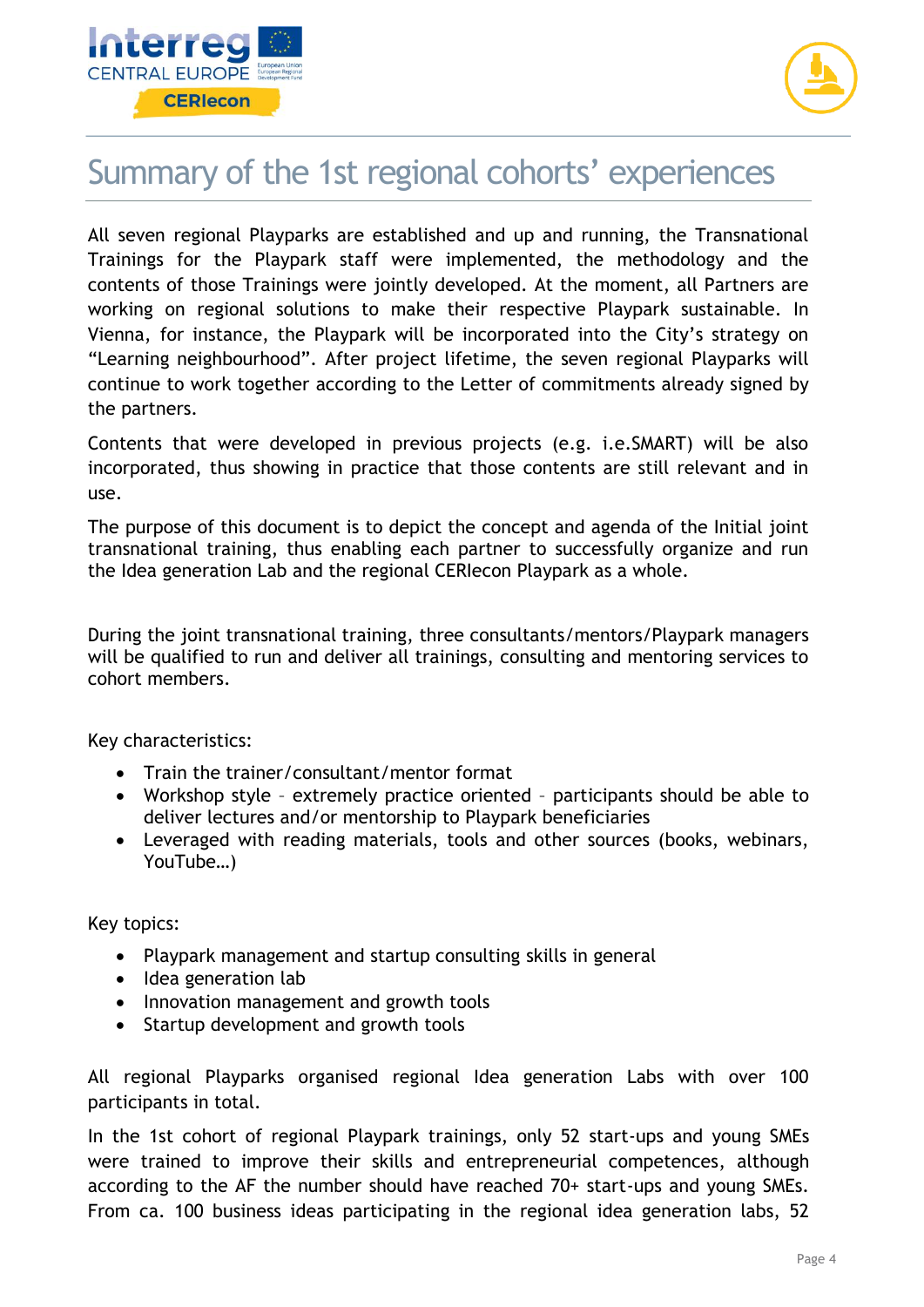



ideas were chosen to participate in the regional cohort training and mentoring program. To compensate the lower number it was reported that all of the 52 startups/young SMEs completed the 6-month 1st cohort training.

The 1st cohort was trained according to the Playpark methodology developed at the regional Playparks and in the network in all six interlinking domains of a functioning ecosystem.



#### **Figure 2: CERIecon Cohort and Training Sub-systems Source: CERIecon, 2018**

As part of the regional cohort training program, start-ups together with the respective Playpark managers visited another Playpark in the frame of the so called ´Playpark Exchange week´.

#### **1 st cohort Playparks Exchange (5-day)**

Based on the success of their RIS3 business idea on the Playpark xChange tool, 12+ firms & 1-2 Playpark staff are chosen per reg. for 5-day work-visits at another Playpark to accelerate SME internationalisation and create new firms

#### *What is the added value of an exchange for CERIecon participants?*

The participants can benefit in various ways from the exchange, as it is another possibility to network with other young firms/start-ups from Central Europe and learn about and experience new tools and concepts. It also offers the perfect opportunity for the visiting young firms/startups to learn about the national resp. regional RIS3 economic and social emphases of the hosting Playparks.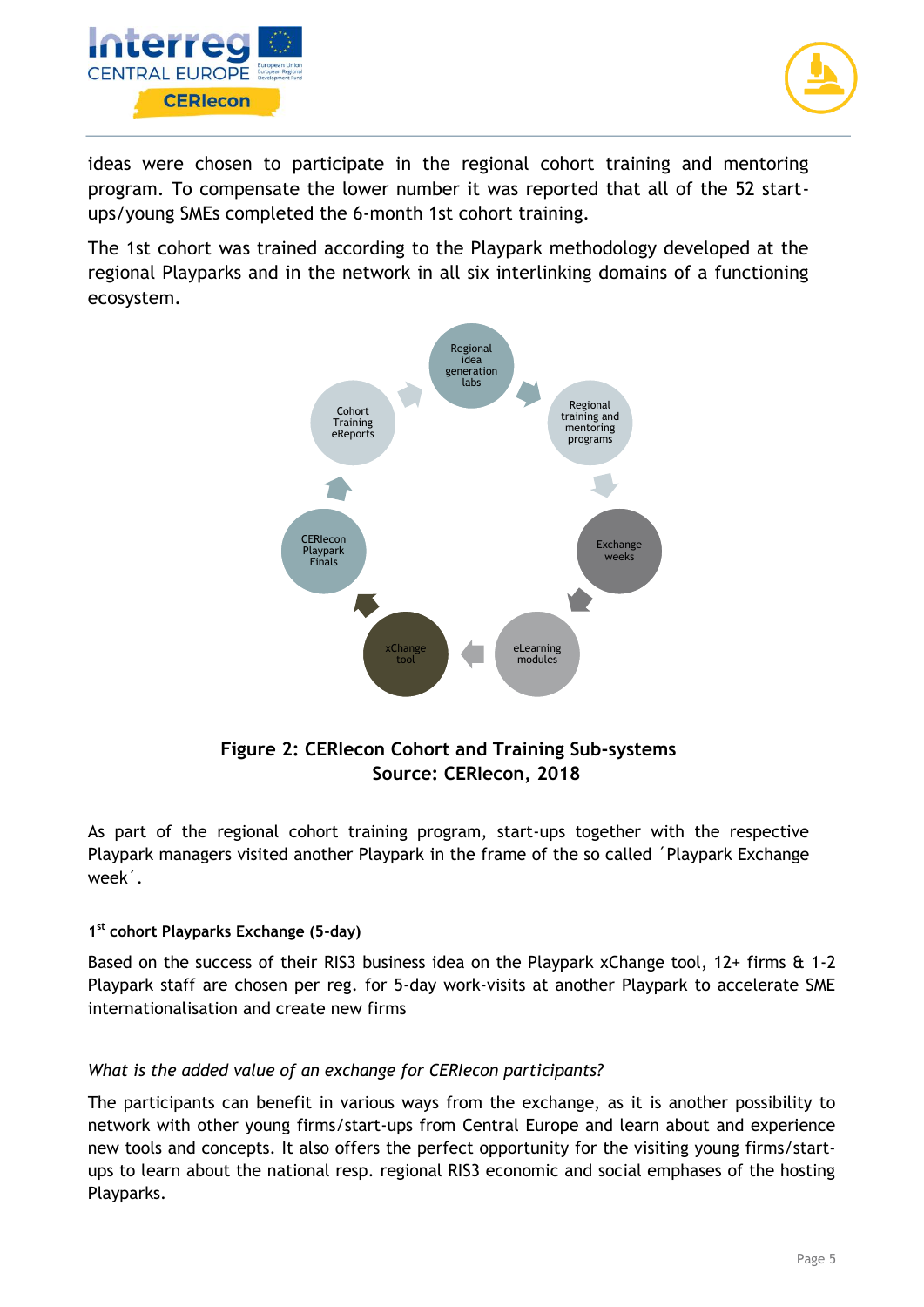



During the exchange week, the participants meet other young firms/start-ups, which are in a similar situation. At the same time, they get to know other cultures, best practice examples, intercultural communication as soft skills etc. Also hard skills, like further funding structures, creative industries, and business modelling among others can be learned during the week. The focuses can be discussed between the different exchanging partners so that the benefit is as big as possible on both sides.

#### *How the exchange will be organised*

The Playpark Exchange will take place between 20 November 2017 and 8 December 2017 (i.e. within three full weeks). Each Playpark should decide on a topic of interest that will be presented during the Exchange week, e.g. creative industries, sustainability-driven entrepreneurship, business modelling, design thinking, pitch preparation, digitalisation etc.

The topic of interest should be decided on by 20 October 2017 and communicated to the other Playparks.

Each Playpark is allowed to send max. twelve participants, plus one to two Playpark staff members in order to exchange and broaden knowledge on different topics of interest. Visiting Playpark staff members can also act as 'guest lecturers' at the hosting Playpark.

Each topic of interest should relate to the application form/RIS3 and also prepare the participants for the Playpark finals (D.T3.2.5). The Exchange week should focus on the training of the visiting young firms/start-ups according to the chosen topic of interest but should also provide enough opportunity and time for networking between the visiting and hosting young firms/start-ups. This will encourage the joint development of transnational/international business ideas.

Before the Exchange week takes place a fine tuning should take place between the hosting and the visiting Playparks. The hosting Playparks will support the visiting Playparks with information about cost-effective accommodation and information about public transport, etc through an extra deliverable called 'Helpful hints dossier'.

The hosting/visiting order for the 1st cohort will be defined in alphabetical order of the participating Playparks: i.e.

- (1) Bratislava is going to
- (2) Brno is going to
- (3) Cracow is going to
- (4) Rijeka is going to
- (5) Stuttgart is going to
- (6) Veneto is going to
- (7) Vienna is going to (1) Bratislava.

Based on this, the 2<sup>nd</sup> cohort would have the following order:

(1) Bratislava is going to

- (3) Cracow is going to
- (5) Stuttgart is going to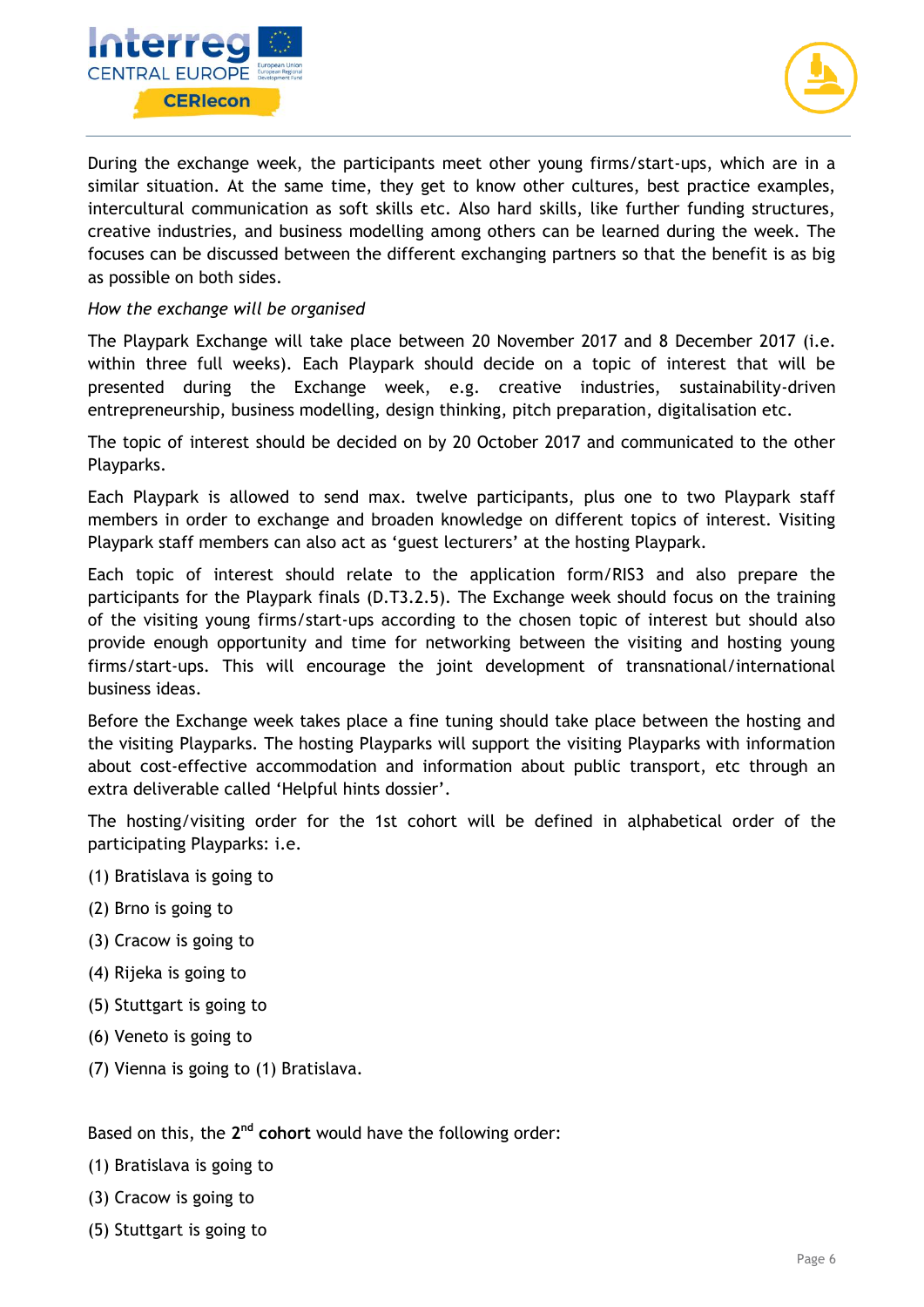



- (7) Vienna is going to
- (2) Brno is going to
- (4) Rijeka is going to
- (6) Veneto is going to (1) Bratislava.

(And analogue for the 3rd cohort.)

The advantage of this model is that within the three cohorts, each Playpark will visit three different Playparks and host three different Playparks meaning that each Playpark will interact with all the other Playparks in the transnational network either through hosting or through visiting.





#### *Suggested schedule for the Exchange week*

In the following, a possible schedule for the Exchange week is suggested, which can be adapted to the needs/specific focuses of each Playpark. The schedule simply shows possibilities in order to make it easier for the Playparks to plan the week. The schedule shows different types of activities where both, the young firms/start-ups and Playpark staff have the possibility to network, have fun and also learn something about the new culture. As mentioned, the hosting and visiting Playparks jointly define the exact schedule, the exact types of activities and the exact timeframes before the Exchange week takes place.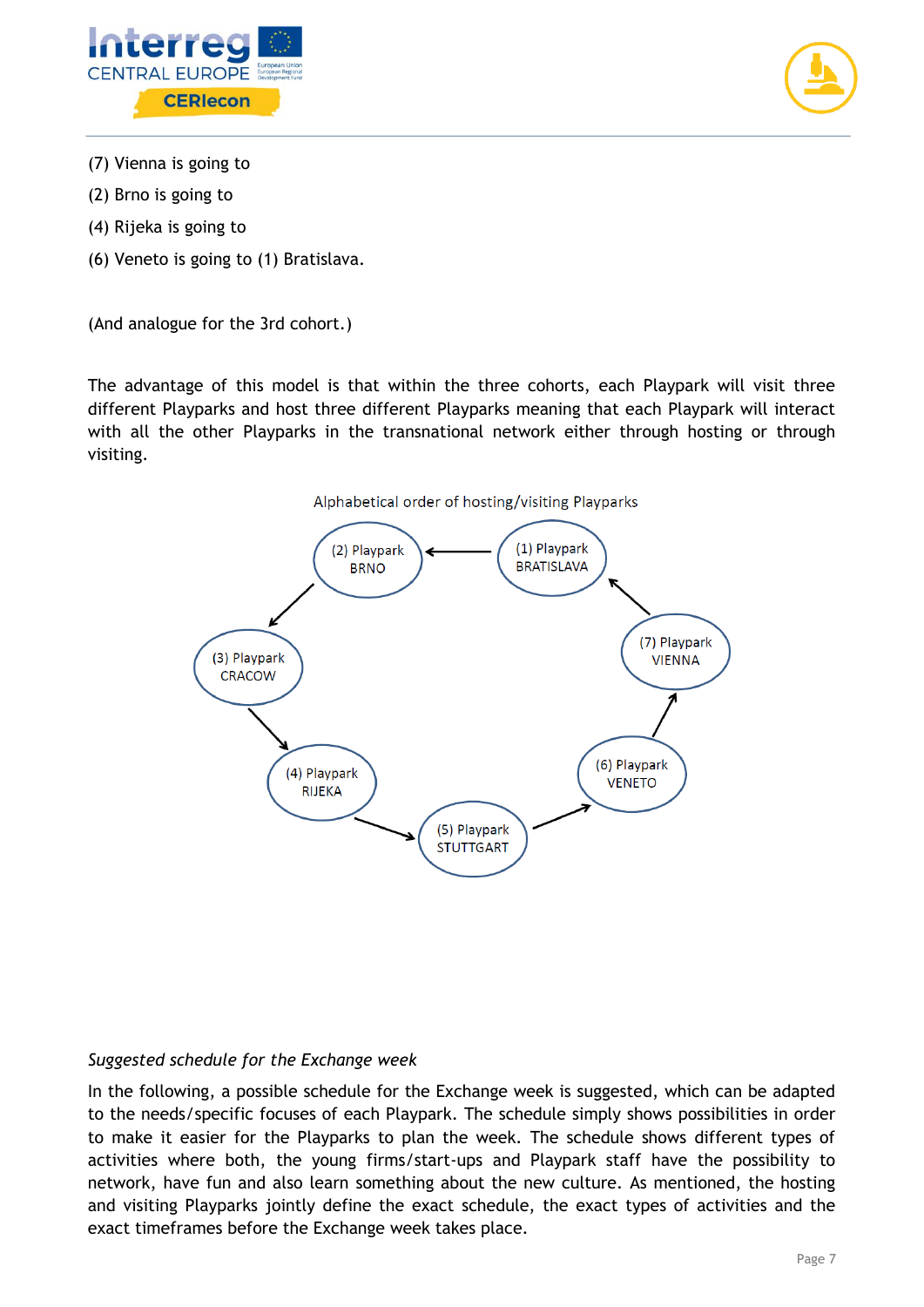



|                  | Monday, 27                          | Tuesday, 28      | Wednesday, 29               | Thursday, 30 | Friday, 1             |
|------------------|-------------------------------------|------------------|-----------------------------|--------------|-----------------------|
| <b>Morning</b>   |                                     | Workshop         | Getting to know<br>the city | Round table  | Summary<br>Evaluation |
| <b>Afternoon</b> | Arrival + Check-<br>$\mathsf{I}$    | <b>Excursion</b> | Networking time             | Workshop     | Departure             |
| <b>Evening</b>   | Welcome<br>Informal get<br>together |                  |                             | Fare-well    |                       |

#### **1 st cohort Playparks Final (2-day) – Stuttgart (DE)**

In order to finish up the 1st cohort in an adequate scenario, The 1st Final was organised in Stuttgart (22-23 February, 2018), where the best start-ups of every region had the chance to pitch their final ideas/products in a transnational competition. An international jury of experts/funding initiatives will choose winners who receive personal coaching sessions

#### *How the participants benefit from the finals*

-

First, it has to be clear what an entrepreneur needs: "An entrepreneur is a risk-taker who invests his time, energy, and/or capital to create a new product, process or service that has resonance within a given community." 1 Additionally, Ready emphasizes that an entrepreneur needs to find a way to interact with many people (ibid.). This is why CERIecon wants to enable participating entrepreneurs to get in touch with as many people as possible. The first step towards this vision is the exchange between the different regions. To complete this experience the participants get to know a new dimension during the finals.

While the participants can see on which projects the other start-ups are working by using the app, they only have small interaction possibilities through this. A strong network is equivalent to a rich community within the start-ups. This is not the only benefit for the participants when taking part in the finals.

At the same time, the project partner want to enable the participants to get a feedback from an international jury. Having the possibility to get different opinions from the seven partner regions makes up one of the unique characteristics of the CERIecon programme.

When being enabled to participate in a (international) competition, the firms can raise their image immediately due to the media attention and certificates they can show to journalists or even future investors. By appearing in online articles and webpages, they increase their position in search engines, which helps them with their SEO and visibility for the public.

<sup>&</sup>lt;sup>1</sup> Ready, Kevin (2011): Startup: An Insider's Guide to Launching and Running a Business, Springer Science+ Business Media:New York, page 1.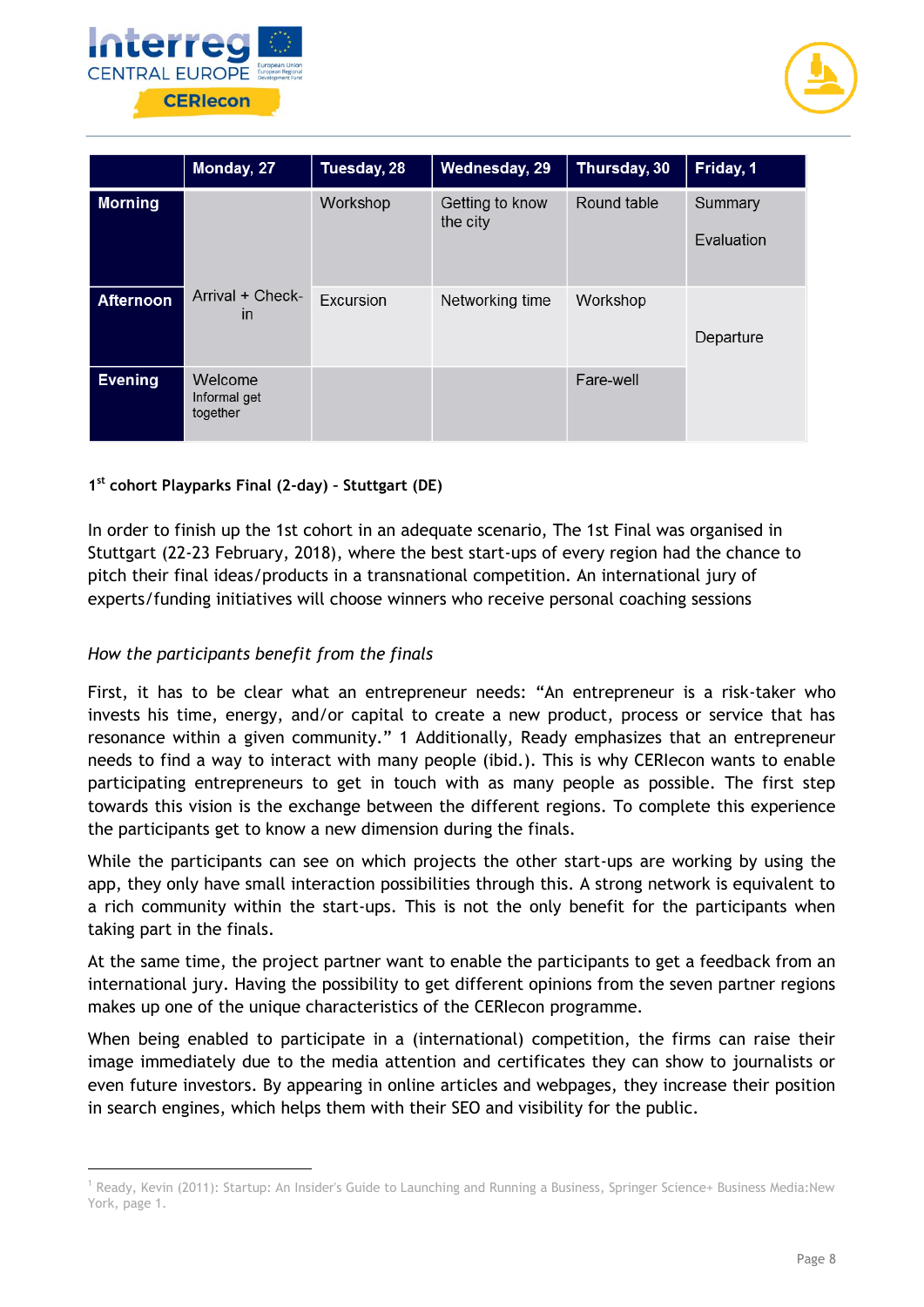



The firms can broaden their skills with the newly introduced tools during the finals. Of course, the firms make international contacts and can network during the playpark finals. This strengthens the resonance, interaction and feedback possibilities. Still the participants can learn more during the finals, by attending the different classes offered.

Keeping this in mind, a good foundation is laid for the participants to continue their entrepreneurial journey as they are empowered by this innovative support.

#### *The selection process*

According to the application, all firms of the CERIecon project will take part in the finals. At the same time the best ideas should be honoured which is why we decided to put a selection process before.

Each partner region has the possibility to send two teams to the finals in Stuttgart. The teams can be chosen by national prelims or any other selection process the regions consider most suitable to their needs and structures. Still there is one aspect, which each partner region should refer to: According to the application, each region should create 50% of economic and 50% of social entrepreneurs during Playpark. This is why each region should send one firm with economic background and one firm with social background. During the finals, there will be two parallel sessions in order to cope with the diversity of ideas.

The following criteria can be taken as blueprint, in order to find adequate participants: As for the economic firms: Feasibility, Desirability, Viability and Pitch. And for the social firms: Feasibility, Desirability, Sustainability and Pitch.

In order to make a clear and uncomplicated final countdown, 16 teams will be admitted to the finals in Stuttgart. This is where the xChange-tool comes into play. In addition to the 14 teams coming from the regions by the national selection process, two teams of the xScore ranking can take part in the finals. Here again we have to differentiate between the social and the economic aspect, meaning that one of each sector will be admitted. The highest ranked teams of each within the xChange score will be admitted to the finals by 15 December 2017. If one of the first ranked teams already won the national prelims, the next one in the line will be able to go to Stuttgart.

Even though only two teams per region will travel to Stuttgart, all the other firms will appear on the finals by sending in image videos, which will be shown during the two days. In these videos, the firms are supposed to introduce their idea, the team and the current work or a review of the past weeks or months. These videos should not exceed two minutes.

## Summary of the feedback of 1st cohorts´ start-ups

The first cohort of Playparks was very satisfied with the offers made by the PP in each region. During the SCM 4 in Bratislava, the project partner discussed the process and the evaluation of the first cohort. One observation was that the training program includes similar aspects in all the regions and thanks to the good collaboration, the exchange on PP level went so well that only minor changes in the program have to be taken for the second cohort.

Some PP reported that it was good to start with the early stage start-ups and that for the next cohort they will try to find similar project ideas that are on a same level. The start-ups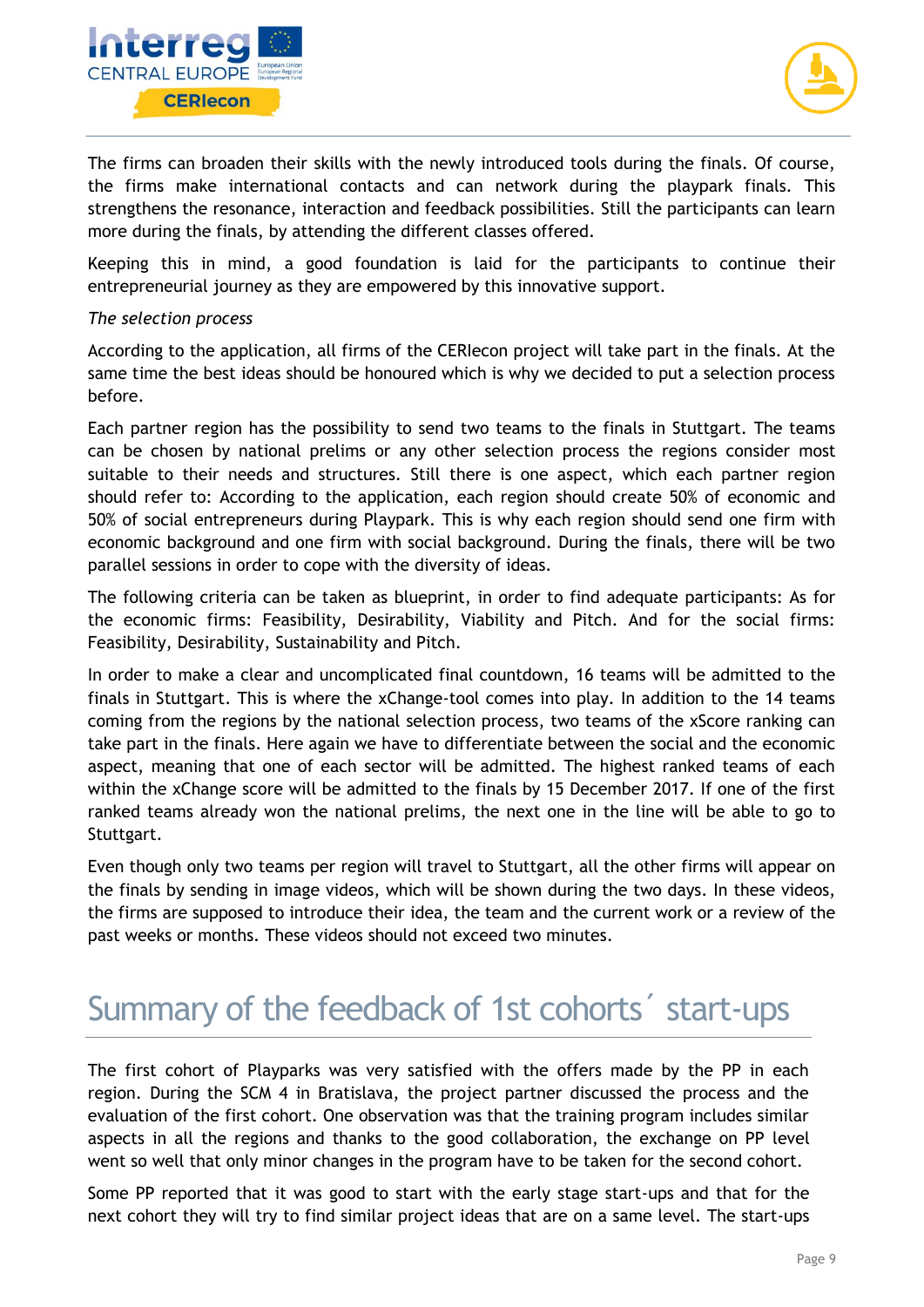



reported that they were fully satisfied and only made some suggestions regarding more or different input for the training such as more project related workshops where they can put hands on the stuff they learnt previously. Other feedback was regarding the mentorship that was fully appreciated from all start-ups. Many start-ups said they were very happy to be part of the first cohort of Playparkees and that they learnt a lot not only for their business but also for life. Regarding the exchange there was a lot of positive feedback but some things can be improved such as defining the agenda or preferences on where to go. The last point was already implemented and the LP collected all information on participating start-ups and their wishes for the  $2<sup>nd</sup>$  cohorts exchange.

The feedback regarding the first cohort finals was really positive and the participants were satisfied with the organization and process. Only some questions arouse for the jury members and some of their decisions, which is why it is suggested to choose a comprehensive jury, which represents different stages or addressees for startups: experts, successful startups, business angels but also other people who are affine to start-ups.

From the Playpark program organizers perspective it was a little bit bumpy in the beginning for almost all of the PP because of the deadlines, different starting points of the startups and agreements that had to be made. But after some days it was getting easier and now as all the PP got used to the new working environment all the programs and agreements run more smoothly. For the second cohort it was easier to make up the program, the exchange schedules and all the other events surrounding the Playparks.

Overall the first cohort was a huge success which is why now it's necessary to find a sustainable possibility to continue with the good work.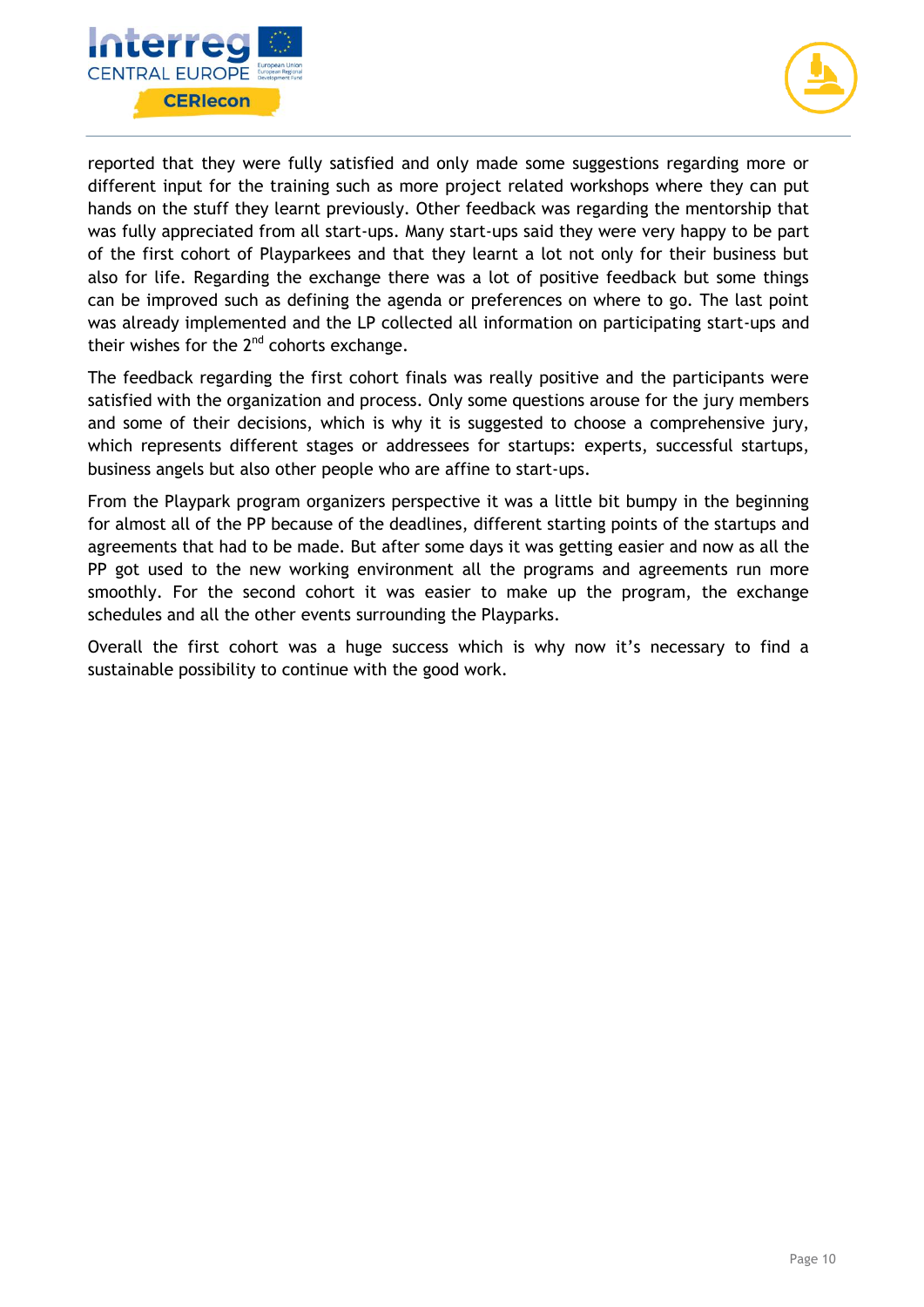



# Overview of the regional Playparks

### **A. Playpark Bratislava**

| Area                                                                                         | $78 \text{ m}^2$                                                                                                                                                                                                                                        |  |  |
|----------------------------------------------------------------------------------------------|---------------------------------------------------------------------------------------------------------------------------------------------------------------------------------------------------------------------------------------------------------|--|--|
| Begin of the 2nd cohort<br>training                                                          | 19.3.2018 (cohort opening/Idea Generation Lab)                                                                                                                                                                                                          |  |  |
|                                                                                              | 26.4.2018 (training of participants selected for the<br>program)                                                                                                                                                                                        |  |  |
| End (planned) of the 2nd<br>cohort training                                                  | 30.9.2018                                                                                                                                                                                                                                               |  |  |
| Location                                                                                     | University Technology Incubator of STU, Pionierska 15,                                                                                                                                                                                                  |  |  |
|                                                                                              | 83102 Bratislava, Slovakia (until 30 <sup>th</sup> June 2018)                                                                                                                                                                                           |  |  |
|                                                                                              | University Technology Incubator of STU, Ilkovicova 2,                                                                                                                                                                                                   |  |  |
|                                                                                              | 842 16 Bratislava, Slovakia (from <sup>1st</sup> July 2018 until 31 <sup>st</sup><br>May 2019)                                                                                                                                                          |  |  |
| of staff at<br><b>Number</b><br>the<br>Playpark and number<br>0f<br>working hours/week (FTE) | 2; 0,75 FTE                                                                                                                                                                                                                                             |  |  |
| Opening hours per week                                                                       | Monday - Friday 8:00 - 18:00 (until 30 <sup>th</sup> June 2018)                                                                                                                                                                                         |  |  |
|                                                                                              | Subject to change from 1st July 2018 until 31st May 2019                                                                                                                                                                                                |  |  |
| Weekly calendar                                                                              | 6 regular activities on a 2-weeks basis                                                                                                                                                                                                                 |  |  |
|                                                                                              | practical<br>entrepreneurial<br>skills training workshop                                                                                                                                                                                                |  |  |
|                                                                                              | questions sent by the lecturer to the participants<br>$\bullet$<br>and vice versa before each training workshop in<br>order to focus the activity of both groups and<br>help the participants to make continuous progress<br>toward their project goals |  |  |
|                                                                                              | Facebook promotion of the workshop                                                                                                                                                                                                                      |  |  |
|                                                                                              | regular Facebook posts about PP BA activities                                                                                                                                                                                                           |  |  |
|                                                                                              | continuous mentoring for the participants by the<br>main PP BA mentor                                                                                                                                                                                   |  |  |
|                                                                                              | providing the participants with all necessary<br>continuous information by the PP BA manager and<br>staff                                                                                                                                               |  |  |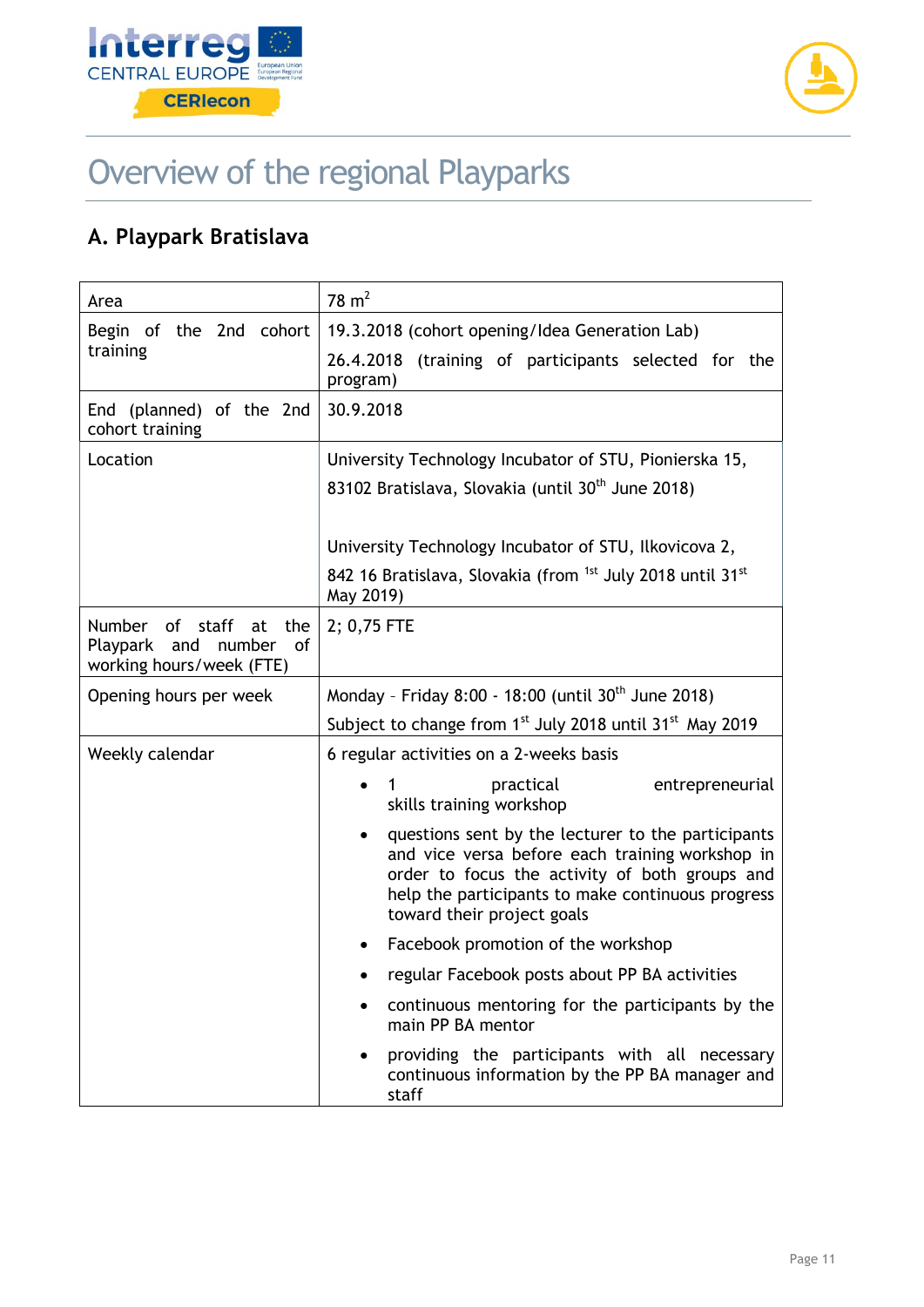



### **B. Playpark Brno**

| Area $(m^2)$                                                                                                 | 50 $m2$                                                                                                                                                                     |
|--------------------------------------------------------------------------------------------------------------|-----------------------------------------------------------------------------------------------------------------------------------------------------------------------------|
| Begin of the 2nd cohort<br>training (date)                                                                   | 27.2.2018                                                                                                                                                                   |
| End (planned) of the 2nd<br>cohort training (date)                                                           | 31.8.2018                                                                                                                                                                   |
| Location (Full Address)                                                                                      | Lipová 507/41a, 602 00 Brno, Czech Republic                                                                                                                                 |
| Number of staff at the                                                                                       | 7 (3 staff/methodology, 4 coaches/methodology)                                                                                                                              |
| Playpark and number of<br>working hours/week (FTE)                                                           | ca. 1 FTE (for all members together)                                                                                                                                        |
| Opening hours per week<br>(either average number of<br>hours or detailed opening<br>hours)                   | Every Tuesday $(27.2. - 24.4.)$ from 4pm to 8pm<br>From the end of April to and of August is coming mentoring<br>and individual coaching time according participants needs. |
| Weekly<br><b>Example 1</b> Calendar<br>(which/how<br>many<br>activities are scheduled on<br>a weekly basis?) | First cohort was realized from September 2017 to February<br>2018. Second cohort is realized from the end of February to<br>August 2018. Playpark Brno has weekly calendar. |
| What kind of start-ups do<br>you have in your current<br>cohort? What do they<br>focus on?                   | Most of our start-ups want to prepare solution for real<br>market. In the second cohort we have interesting economy<br>and social projects.                                 |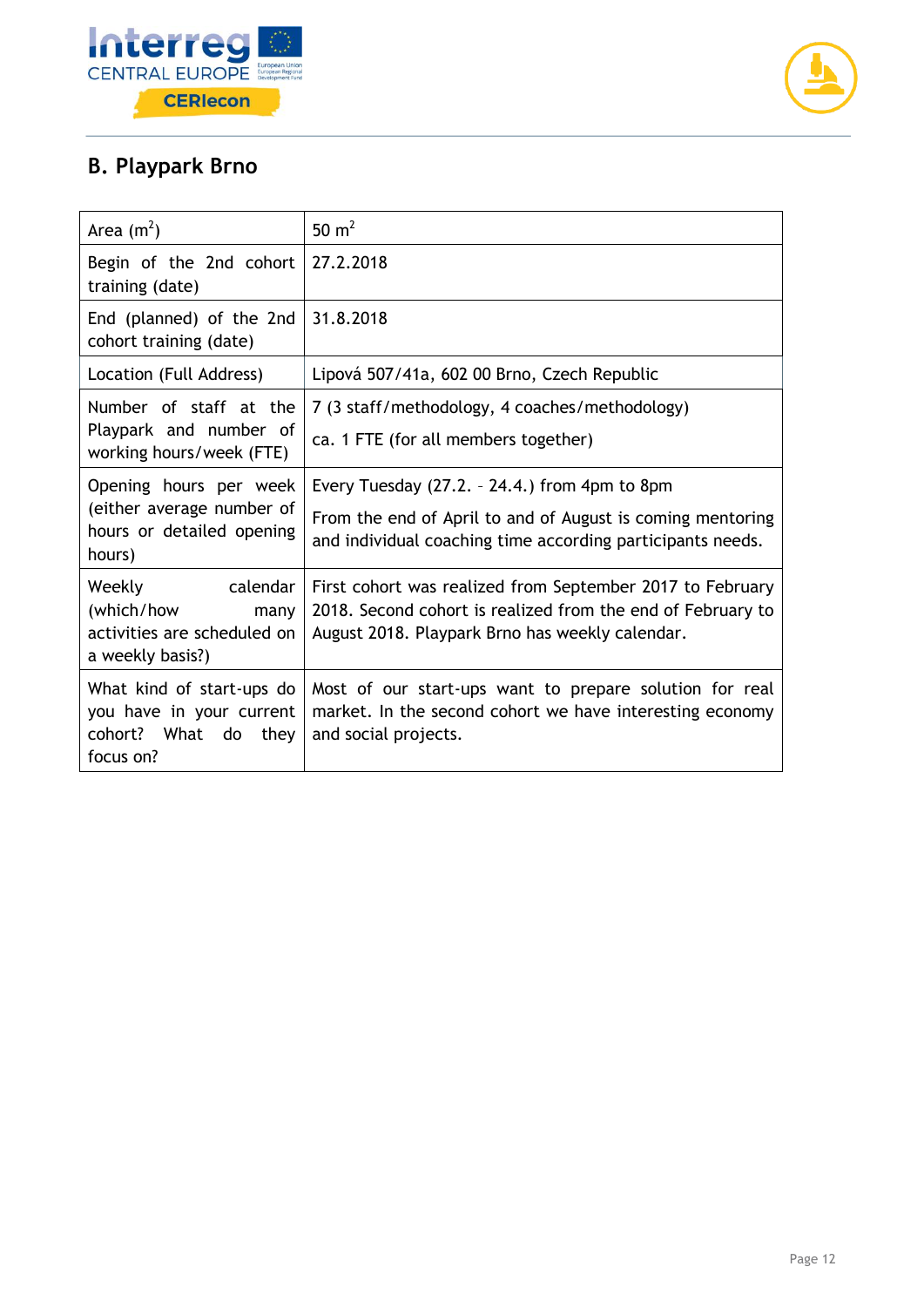



### **C. Playpark Cracow**

| Area                                                                                       | 60 m2 + if necessary, additional rooms in the building (for<br>example, a cafe for special meetings with business<br>representatives and regional authorities)                                                                                             |
|--------------------------------------------------------------------------------------------|------------------------------------------------------------------------------------------------------------------------------------------------------------------------------------------------------------------------------------------------------------|
| Begin of the 2nd cohort<br>training                                                        | 23.04.2018                                                                                                                                                                                                                                                 |
| End (planned) of the 2nd<br>cohort training                                                | 23.10.2018                                                                                                                                                                                                                                                 |
| Location                                                                                   | Os. Centrum B 7, 31-927 Kraków                                                                                                                                                                                                                             |
| Number of staff at the<br>Playpark and number of<br>working hours/week (FTE)               | 4. This data is variable - in the case of hours. Hours are<br>adjusted to the requirements and the current one.                                                                                                                                            |
| Opening hours per week                                                                     | 10.00 - 18.00 + trainings hours (if they last longer)                                                                                                                                                                                                      |
| Weekly calendar                                                                            | $1-3$ + individual meetings with mentors (the number of<br>events depends on the needs of the participants)                                                                                                                                                |
| What kind of start-ups do<br>you have in your current<br>cohort? What do they<br>focus on? | They are different again. From medicine, through<br>aplications for drivers, to help older people. Startups also<br>have different needs: assistance in promotion, information<br>about the law, the basics of doing business, and acquiring<br>investors. |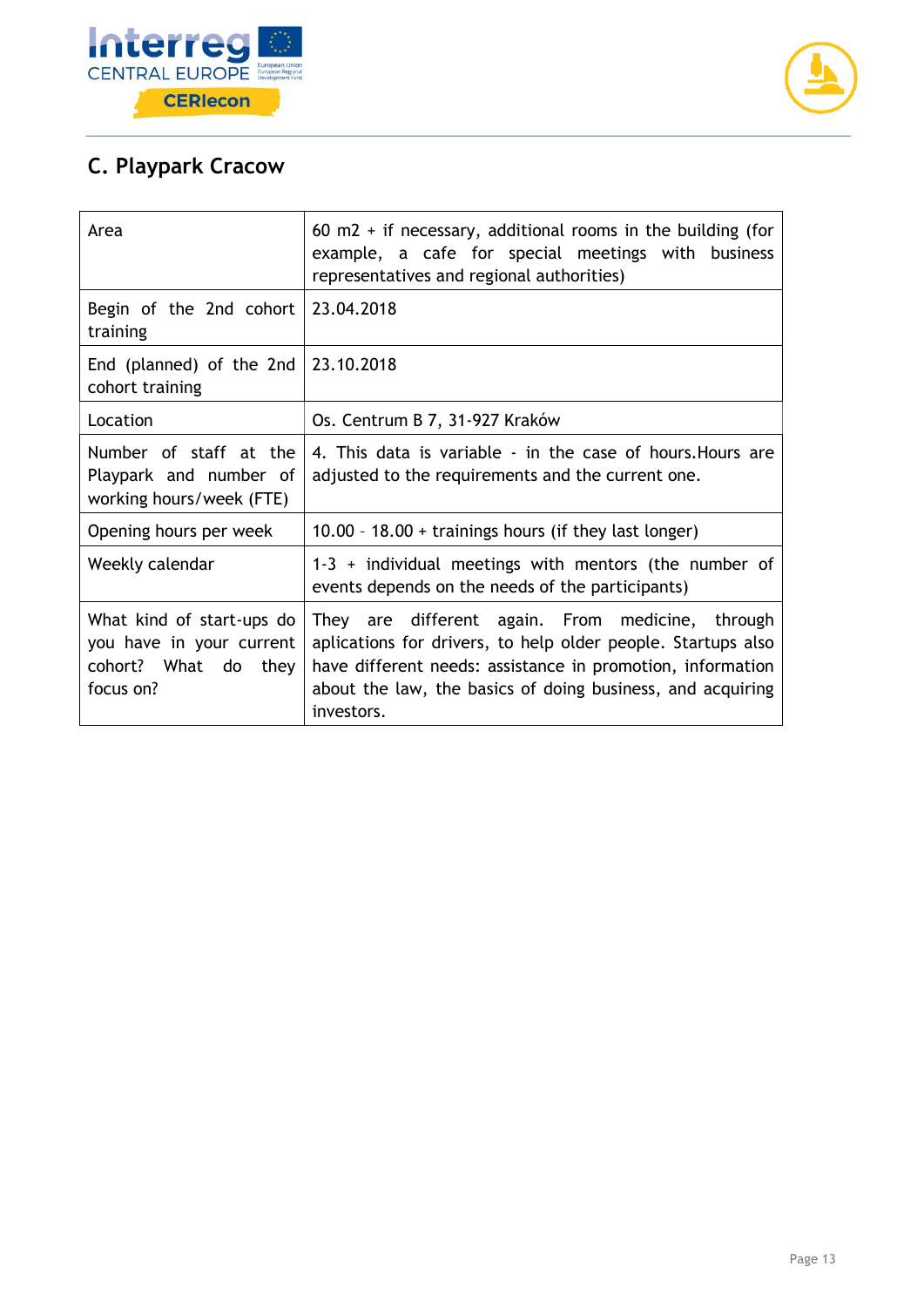



### **D. Playpark Rijeka**

| Area                                                                                       | 65 $m2$                                                                                                                                                                                                                                                                                                                                                                                 |
|--------------------------------------------------------------------------------------------|-----------------------------------------------------------------------------------------------------------------------------------------------------------------------------------------------------------------------------------------------------------------------------------------------------------------------------------------------------------------------------------------|
| Begin of the 2nd cohort<br>training                                                        | 27.03.2018 (signing contracts)                                                                                                                                                                                                                                                                                                                                                          |
|                                                                                            | 10.04.2018 (first workshop)                                                                                                                                                                                                                                                                                                                                                             |
| End (planned) of the 2nd<br>cohort training                                                | 27.09.2018                                                                                                                                                                                                                                                                                                                                                                              |
| Location                                                                                   | STEP RI, Radmile Matejčić 10, 51000 Rijeka, Croatia                                                                                                                                                                                                                                                                                                                                     |
| Number of staff at the                                                                     | Playpark staff (8):                                                                                                                                                                                                                                                                                                                                                                     |
| Playpark and number of<br>working                                                          | Strategic Steering Committee Member - 10%                                                                                                                                                                                                                                                                                                                                               |
| hours/week (FTE)                                                                           | Project Assistant; Strategic Steering Committee Member<br>Substitute - flexible hours                                                                                                                                                                                                                                                                                                   |
|                                                                                            | Project Partner Coordinator - 80%                                                                                                                                                                                                                                                                                                                                                       |
|                                                                                            | <b>Communication Manager - 20%</b>                                                                                                                                                                                                                                                                                                                                                      |
|                                                                                            | Finance Manager - 10%                                                                                                                                                                                                                                                                                                                                                                   |
|                                                                                            | Playpark Manager - 30%                                                                                                                                                                                                                                                                                                                                                                  |
|                                                                                            | Playpark Manager Assistant - 10%<br>Project Assistant - 30%                                                                                                                                                                                                                                                                                                                             |
| Opening hours per week                                                                     | Unlimited access 24/7                                                                                                                                                                                                                                                                                                                                                                   |
|                                                                                            | (There is one key per team for entering the building and an<br>access card for entering the coworking space; we can monitor<br>the usage of coworking space by Access Control online tool.)                                                                                                                                                                                             |
| Weekly calendar                                                                            | The weekly cycle consists of 2 workshops per week (one<br>workshop lasts for 3h which is 6h in total per week) with the<br>following week of mentorship/one-on-one consultations per team<br>(consultation lasts 1-2h per team, which is 12h+ per week).<br>Schedule flow on a monthly basis looks like this: workshops week<br>mentorship week - workshops week - mentorship week etc. |
| What kind of start-ups do<br>you have in your current<br>cohort?<br>What do they focus on? | Out of 12 teams, there are three teams focused<br>on<br>tourism/traveling sector, one team focused in the sector of<br>maritime affairs, two teams focused on eco-brands and healthy<br>lifestyle sector, three teams from art sector and hand-made<br>products. There are also two teams from IT sector - one focused                                                                  |
|                                                                                            | on big data analytics, and the other focused on flood control<br>systems. Idea developers and leaders of 7 teams are women.                                                                                                                                                                                                                                                             |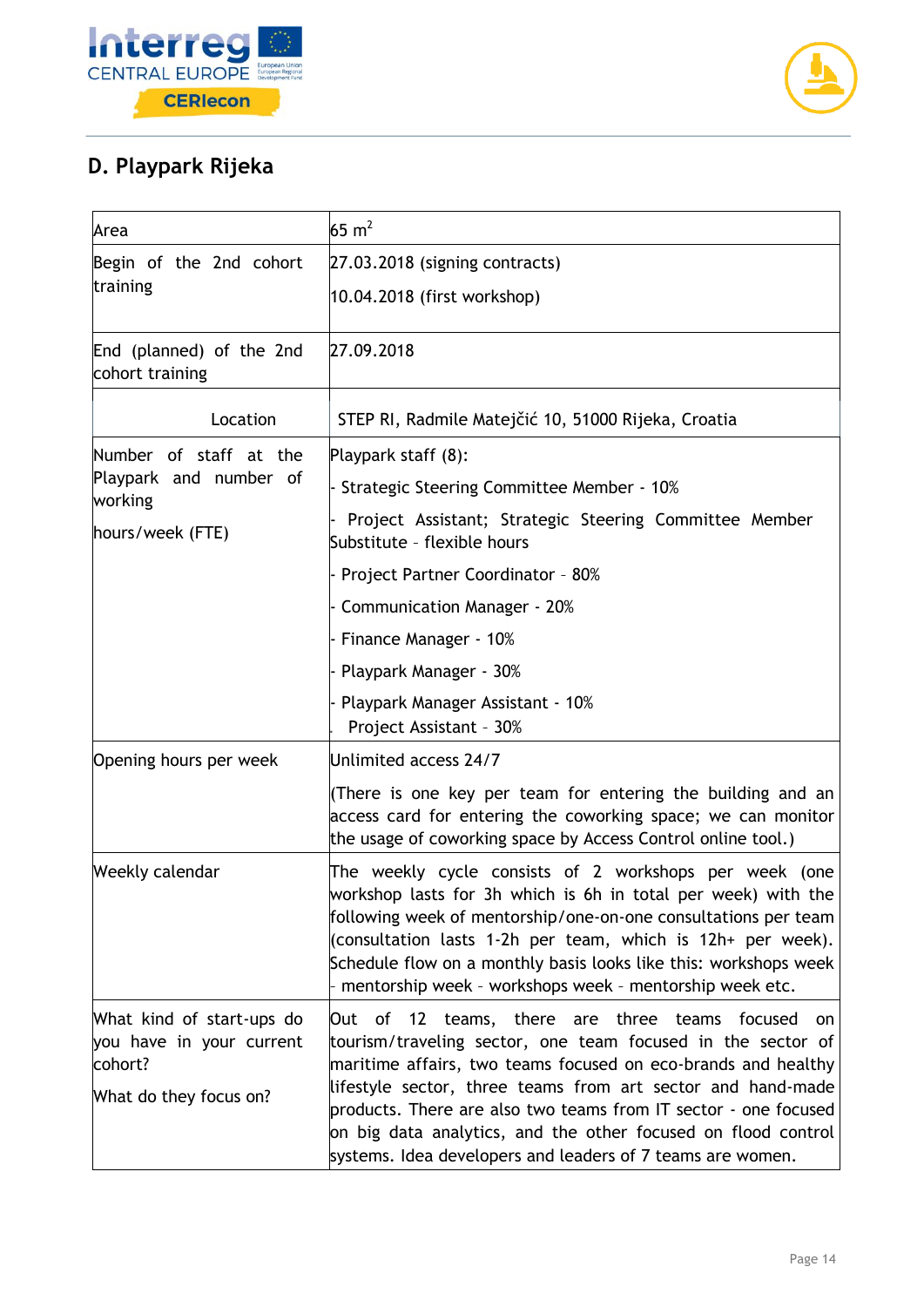



### **E. Playpark Stuttgart**

| Area                                                                         | 130m <sup>2</sup>                                                                                                                                                                                                                       |
|------------------------------------------------------------------------------|-----------------------------------------------------------------------------------------------------------------------------------------------------------------------------------------------------------------------------------------|
| Begin of the 2nd cohort                                                      | Casual kick-off: 9 April 2018                                                                                                                                                                                                           |
| training                                                                     | First training day: 12 April 2018                                                                                                                                                                                                       |
| End (planned) of the 2nd<br>cohort training                                  | 15 June 2018 is the last training day and the first block of<br>the Playpark programme ends with a demo day, where the<br>start-ups pitch their ideas publically. After that the block<br>of mentoring and internationalisation starts. |
| Location                                                                     | <b>Stuttgart Media University</b>                                                                                                                                                                                                       |
|                                                                              | Pavillon                                                                                                                                                                                                                                |
|                                                                              | Nobelstr. 10                                                                                                                                                                                                                            |
|                                                                              | 70569 Stuttgart                                                                                                                                                                                                                         |
| Number of staff at the<br>Playpark and number of<br>working hours/week (FTE) | 2 staff members with 39,5 working hours per week each                                                                                                                                                                                   |
| Opening hours per week                                                       | Monday - Friday: 6am to 9pm/ restricted opening hours up<br>to 12pm; Saturday: 8am to 4pm/ restricted opening hours<br>up to 12pm; Sunday: restricted opening hours from 8am to<br>$12pm$ .                                             |
| Weekly calendar                                                              | 5-7 activities per week (i.e. lectures, mentoring, talks,<br>networking events)                                                                                                                                                         |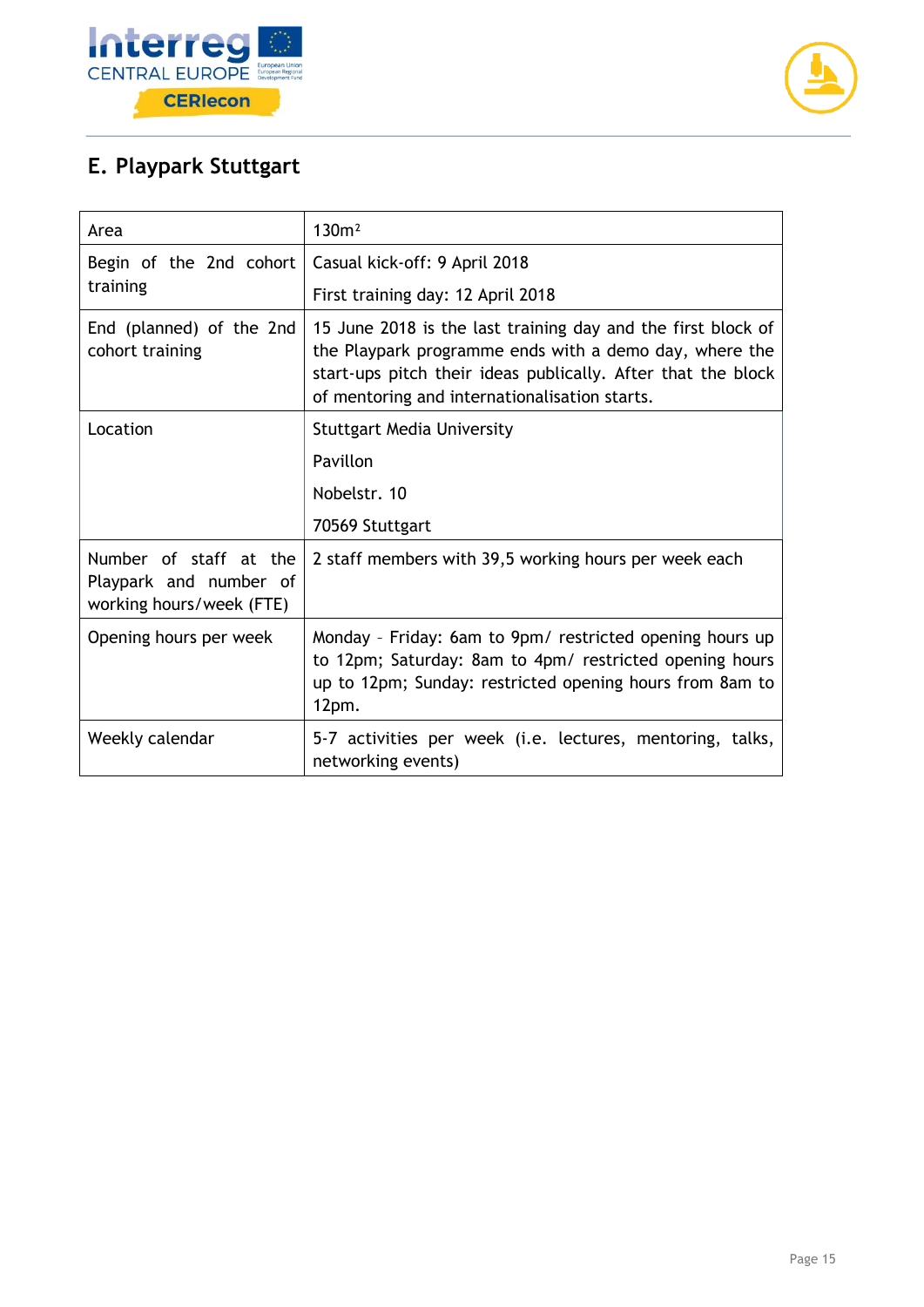



| What kind of start-ups do<br>you have in your current<br>cohort? What do<br>they<br>focus on? | As we focus on the creative industries, our start-ups are<br>coming mainly from this area: |
|-----------------------------------------------------------------------------------------------|--------------------------------------------------------------------------------------------|
|                                                                                               | Sustainable wooden files<br>$\bullet$                                                      |
|                                                                                               | Story telling by audio tracks for city walks<br>$\bullet$                                  |
|                                                                                               | Music box for children via NFC chips                                                       |
|                                                                                               | A platform to categorize news<br>$\bullet$                                                 |
|                                                                                               | Staffplaner is a digitalisation strategy for temporary<br>employees                        |
|                                                                                               | An online platform for newbies in Germany                                                  |
|                                                                                               | An app which includes an adaptive cook book                                                |
|                                                                                               | Live stream for art projects<br>$\bullet$                                                  |
|                                                                                               | A platform for everyday fashion<br>$\bullet$                                               |
|                                                                                               | A service for IT-jobseekers<br>$\bullet$                                                   |
|                                                                                               | A multifunctional hall for artists, art therapy,<br>workshops and events in the evening    |
|                                                                                               | Premium jewellery combined with social media<br>$\bullet$<br>coaching for artists          |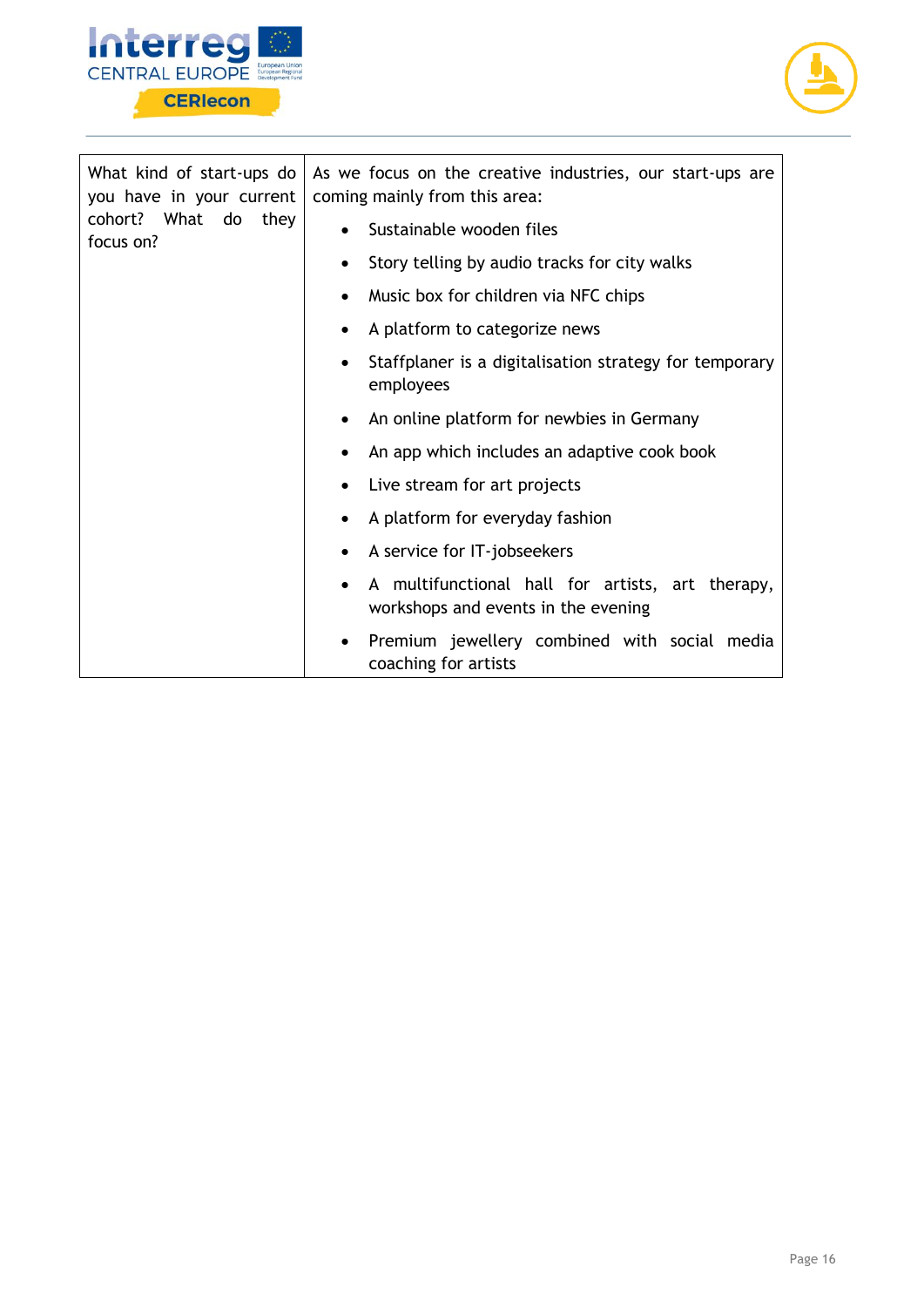



### **F. Playpark Verona**

| Area                                                                                       | 34 $m^2$                                                                                                                                                           |
|--------------------------------------------------------------------------------------------|--------------------------------------------------------------------------------------------------------------------------------------------------------------------|
| training                                                                                   | Begin of the 2nd cohort   The training part of the $2^{nd}$ cohort has begun on April $6^{th}$ .                                                                   |
| End (planned) of the 2nd<br>cohort training                                                | The training part of the $2nd$ cohort is planned to end on July<br>$7th$ .                                                                                         |
| Location                                                                                   | ENAIP VENETO - via Bencivenga - Biondani, 1, 37133 Verona<br>(Italy)                                                                                               |
| Number of staff at the<br>Playpark and number of<br>working hours/week (FTE)               | The Verona Playpark has 4 staff members. Each member<br>works everyday from 9 AM till 5 PM.                                                                        |
| Opening hours per week                                                                     | The Playpark is open to the participants from Monday to<br>Friday $(9 AM - 5 PM)$ .                                                                                |
| Weekly calendar                                                                            | Playpark Veneto has scheduled 2 meetings per week.                                                                                                                 |
| What kind of start-ups do<br>you have in your current<br>cohort? What do they<br>focus on? | The current cohort have selected start-uppers with business<br>ideas related with Creative industries,<br>Smart<br>Manufacturing, Sustainable living and Agrifood. |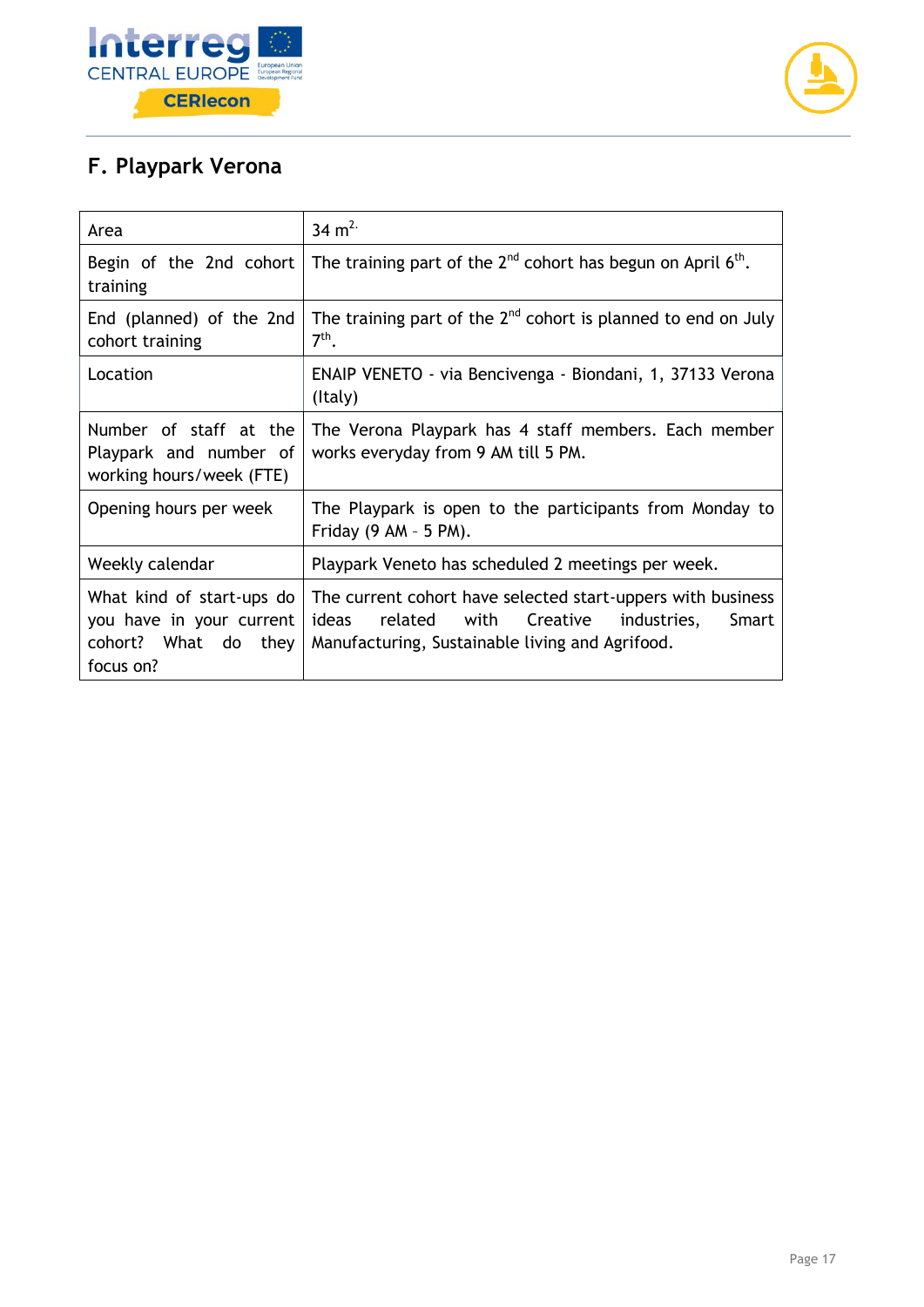



### **G. Playpark Vienna**

| Area                                                                                          | 110 m2                                                                                                                                                                                                                                                                                                                                                                                                                                                                                                                                                                                                                                                                                                                                                                                                                                                                                           |  |
|-----------------------------------------------------------------------------------------------|--------------------------------------------------------------------------------------------------------------------------------------------------------------------------------------------------------------------------------------------------------------------------------------------------------------------------------------------------------------------------------------------------------------------------------------------------------------------------------------------------------------------------------------------------------------------------------------------------------------------------------------------------------------------------------------------------------------------------------------------------------------------------------------------------------------------------------------------------------------------------------------------------|--|
| Begin of the 2nd cohort<br>training                                                           | 19.3.2018                                                                                                                                                                                                                                                                                                                                                                                                                                                                                                                                                                                                                                                                                                                                                                                                                                                                                        |  |
| End (planned) of the 2nd<br>cohort training                                                   | 19.6.2018                                                                                                                                                                                                                                                                                                                                                                                                                                                                                                                                                                                                                                                                                                                                                                                                                                                                                        |  |
| Location                                                                                      | Sachsenplatz 4-6, 1200 Wien, Austria                                                                                                                                                                                                                                                                                                                                                                                                                                                                                                                                                                                                                                                                                                                                                                                                                                                             |  |
| Number of staff at the<br>Playpark and number of<br>working hours/week (FTE)                  | 1 Staff member from PP2 (20hours a week)<br>1 Staff member from LP (full-time)                                                                                                                                                                                                                                                                                                                                                                                                                                                                                                                                                                                                                                                                                                                                                                                                                   |  |
| Opening hours per week                                                                        | 24/7                                                                                                                                                                                                                                                                                                                                                                                                                                                                                                                                                                                                                                                                                                                                                                                                                                                                                             |  |
| Weekly calendar                                                                               | At least one meeting a week with all the Start-ups and<br>Playpark Manager for Peer-to Peer learning Sessions.<br>Booking of the Meeting Room from Start-ups: Around 3 a<br>week. Every week different usage of the coworking space.<br>Every Start-up at least once a week, some multiple times.                                                                                                                                                                                                                                                                                                                                                                                                                                                                                                                                                                                                |  |
|                                                                                               | <b>The</b><br>also<br>Playpark<br>Vienna<br>provides<br>specific<br>services/activities for teachers as well as for pupils on a<br>Besides teacher trainings<br>regular<br>basis.<br>regarding<br>entrepreneurship education, also workshops for pupils are<br>organised in the Playpark. Apart from trainings and<br>workshops, the so called CERIecon Playpark Brunch Club is<br>considered as a highlight. Within this event (taking place<br>once or twice a month), pupils from elementary to<br>secondary school are invited and listen to inspirational<br>stories of entrepreneurs who are sharing their success<br>stories. After the presentations, the pupils and the<br>entrepreneurs can network and clarify further questions<br>within a nice and relaxing atmosphere. The aim of this<br>event is to broaden the pupils' perspective on work and the<br>working life in general. |  |
| What kind of start-ups do<br>you have in your current<br>cohort? What do<br>they<br>focus on? | Half of the Start-ups have their focus on social innovation.<br>Refugeescode sets up workshops to train Refugees with IT-<br>Skills, Kulturenreich want to empower and help foreign<br>women to integrated in the Viennese job market, Instaglott<br>wants to create a platform where languages can be learned<br>integrating refugees and elderly in this system. Another<br>Start-up (My Future Academy) focuses more on workshop<br>for teenagers on finding their talents and another Start-ups<br>wants to create a toolbox for team and project related<br>work (Strukturmanufaktur), another (Patron4Change) has a<br>platform where Entrepreneurs can start their seed financing                                                                                                                                                                                                         |  |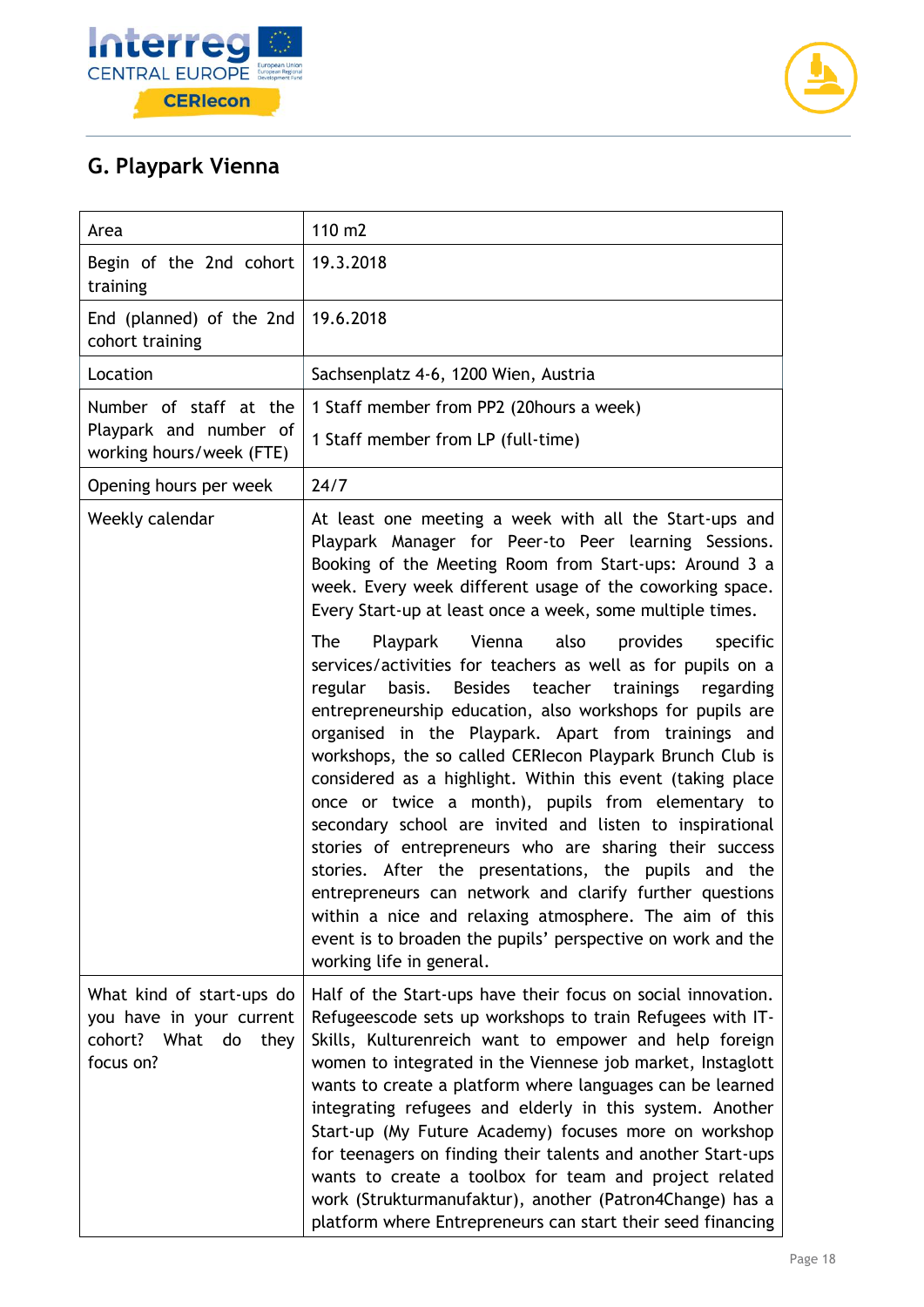



| phase with the help of Patrons. Book a room are trying to     |
|---------------------------------------------------------------|
| develop a way to use empty classroom and school buildings     |
| for an interim use. The other Start-ups have a sustainability |
| focus. Hempstatic are developing an alternative to cement     |
| with hemp based materials, Bau und Natur focuses on           |
| constructing and planning houses, that are energy efficient   |
| and with materials like clay etc., Obstraupe developed a      |
| technology for picking up efficiently fruits from orchard     |
| meadows that otherwise would be wasted. Kern-Teck are         |
| developing an effective way of using the stone from           |
| stonefruits.                                                  |